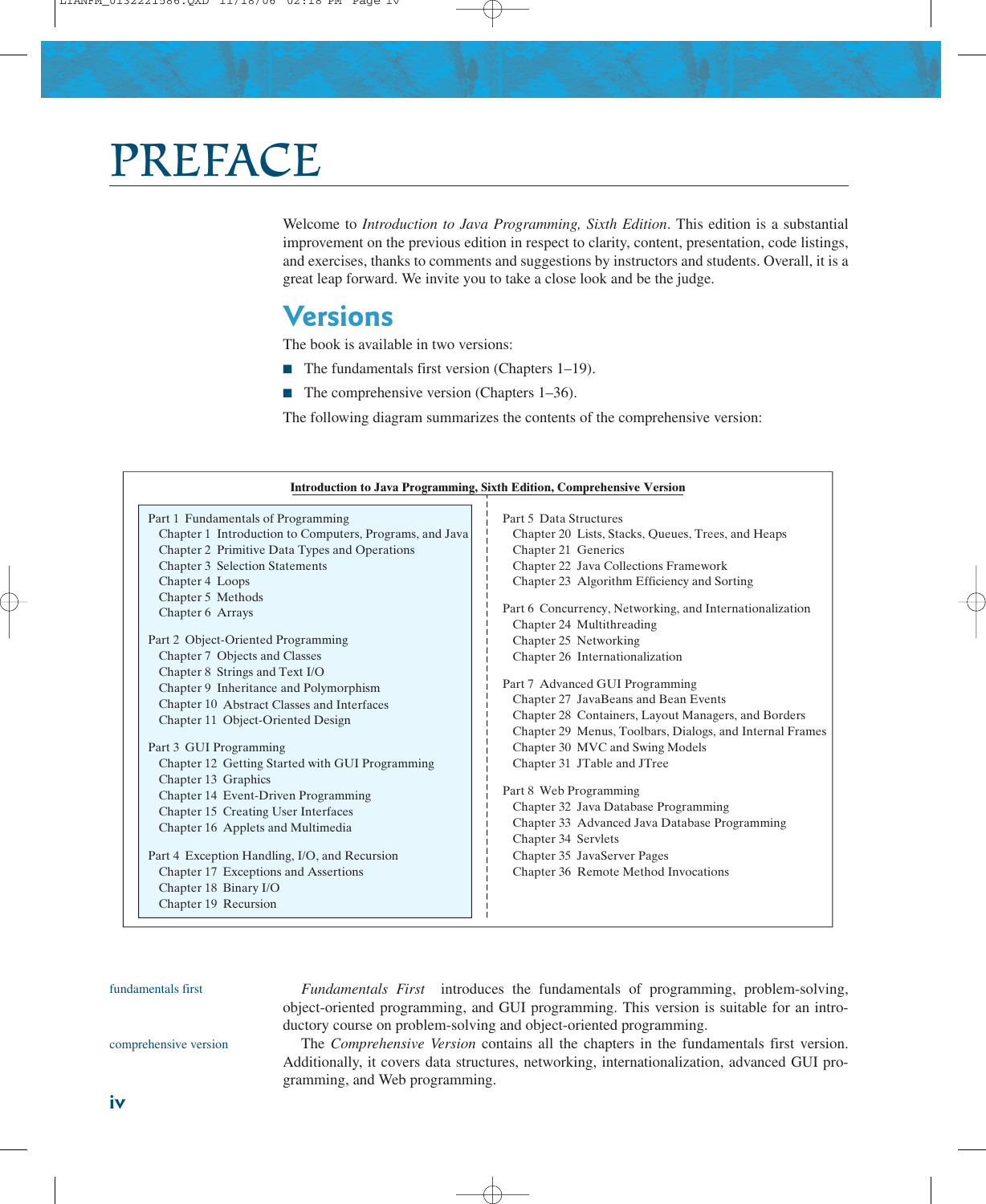## **Teaching Strategies**

Both imperative and OOP are important programming paradigms with distinct advantages for certain applications. Some programs should be developed using the imperative approach and others are better developed using the object-oriented approach. Today's students need to know both paradigms and use them effectively. This book introduces both imperative and OOP paradigms. Students will learn when and how to apply these two paradigms effectively.

There are several strategies in teaching Java. This book adopts the *fundamentals-first* strategy, proceeding at a steady pace through all the necessary and important basic concepts, then moving to object-oriented programming, and then to the use of the object-oriented approach to build interesting GUI applications and applets with exception handling, and advanced features.

My own experience, confirmed by the experience of many colleagues, demonstrates that learning basic logic and *fundamental programming techniques* like loops and step-wise refinement is essential for new programmers to succeed. Students who cannot write code in procedural programming are not able to learn object-oriented programming. A good introduction on primitive data types, control statements, methods, and arrays prepares students to learn object-oriented programming.

The fundamentals-first approach reinforces object-oriented programming by first presenting the procedural solutions and demonstrating how they can be improved using the objectoriented approach. Students can learn when and how to apply OOP effectively.

At every SIGCSE (Computer Science Education) conference prior to 2005, the objectearly approach was trumpeted and the voice for the fundamentals-first approach was muted. This changed when some former proponents of object-early began to air their frustrations and declared that object-early was a failure. This book is fundamentals-first and *object-right*. OOP is introduced right after fundamental programming techniques are covered. Many instructors of this book, from research universities to community colleges, have embraced the approach and have succeeded.

Programming isn't just syntax, classes, or objects. It is really *problem solving*. Loops, methods, and arrays are fundamental techniques for problem solving. From fundamental programming techniques to object-oriented programming, there are many layers of abstraction. Classes are simply a layer of abstraction. Applying the concept of abstraction in the design and implementation of software projects is the key to developing software. The overriding objective of the book, therefore, is to teach students to use many layers of abstraction in solving problems and to see problems in small and in large. The examples and exercises throughout the book center on problem solving and foster the concept of developing reusable methods and classes and using them to create practical projects.

### **Learning Strategies**

A programming course is quite different from other courses. In a programming course, you learn from examples, from *practice*, and from mistakes. You need to devote a lot of time to writing programs, testing them, and fixing errors.

For first-time programmers, learning Java is like learning any high-level programming language. The fundamental point in learning programming is to develop the critical skills of formulating *programmatic solutions* for real problems and translating them into programs using selection statements, loops, and methods.

Once you acquire the basic skills of writing programs using loops, methods, and arrays, you can begin to learn *object-oriented programming*. You will learn how to develop objectoriented software using class encapsulation and class inheritance.

Once you understand the concept of object-oriented programming, learning Java becomes a matter of learning the *Java API*. The Java API establishes a framework for programmers to develop applications using Java. You have to use the classes and interfaces in the API and follow their conventions and rules to create applications. The best way to learn the Java API is to imitate examples and do exercises. The following diagram highlights the API covered in the book.

fundamentals first fundamental programming techniques imperative and OOP using OOP effectively object-early failed? object-right problem solving practice

programmatic solution

object-oriented programming

Java API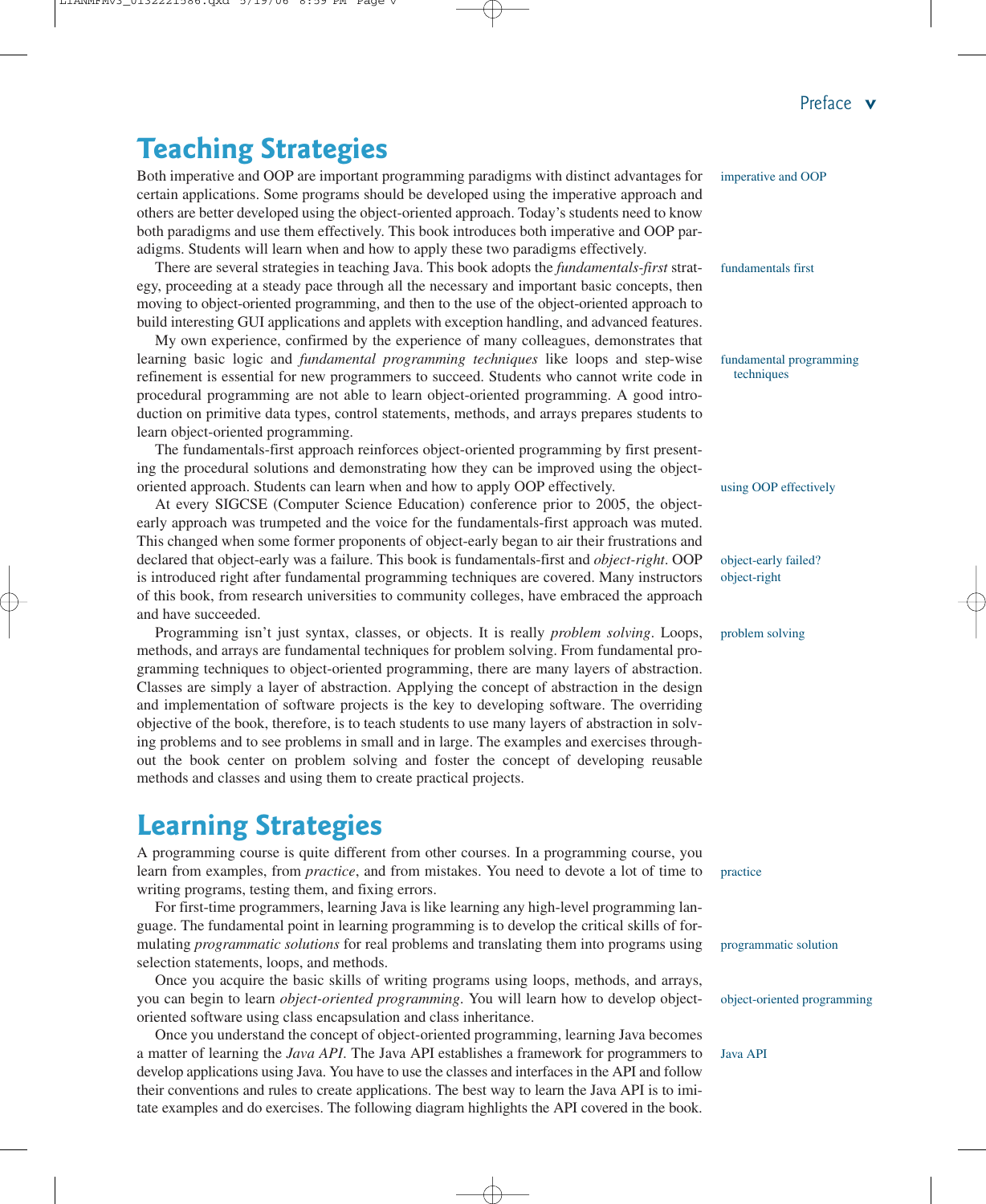### **vi** Preface



### **What's New in This Edition?**

This edition substantially enhances *Introduction to Java Programming, Fifth Edition*. The major changes are as follows:

| syntax coloring               | All the Java code in the book now uses syntax coloring for keywords, literals, and comments.<br>This makes the code more readable and understandable.                                                                                                                                                                                          |
|-------------------------------|------------------------------------------------------------------------------------------------------------------------------------------------------------------------------------------------------------------------------------------------------------------------------------------------------------------------------------------------|
| full Java 5 update            | The Java 5 features are fully integrated in this edition. (Note: the fifth edition treats Java 5<br>features in separate optional sections.)                                                                                                                                                                                                   |
| complete revision             | The book is completely revised in every detail to enhance clarity, content, presentation,<br>and exercises. All code samples and listings have been shortened and revised to be more<br>compelling and to keep students even more engaged.                                                                                                     |
| GUI options in Part 2         | Optional GUI sections are provided at the end of Chapters 7–10 in Part 2, "Object-Oriented"<br>Programming," while a complete introduction of GUI programming is presented in<br>Part 3, "GUI Programming," GUI components are excellent examples to demonstrate<br>OOP. The optional GUI sections can be used as additional examples for OOP. |
| early interesting programs    | Students can now write short, interesting, graphical game programs starting from Chapter 2.                                                                                                                                                                                                                                                    |
| <b>JOptionPane or Scanner</b> | Chapter 2, "Primitive Data Types and Operations," introduces the use of JOptionPane<br>and Scanner to receive input. Students can use either JOpationPane or Scanner for<br>obtaining input.                                                                                                                                                   |
| new recursion chapter         | The discussion of recursion is expanded to form Chapter 19, "Recursion," a brand-new<br>chapter. It can be covered after Chapter 5, "Methods."                                                                                                                                                                                                 |
| early text I/O                | High-level text I/O using the <b>Scanner</b> and <b>PrintWriter</b> classes is introduced in Chap-<br>ter 8 along with strings. Binary I/O is covered in Chapter 18 "Binary I/O."                                                                                                                                                              |
| early ArrayList               | ArrayList is introduced early in Chapter 9, "Inheritance and Polymorphism."                                                                                                                                                                                                                                                                    |
| <b>UML</b> exercises          | New exercises are provided in Part 2, "Object-Oriented Programming," for achieving three<br>objectives: (1) design and draw UML for classes; (2) implement classes from the UML; (3)<br>use classes to develop applications.                                                                                                                   |
| extensive supplements         | Extensive supplements (e.g., installing and configuring JDK, IDE tutorials, design pat-<br>terns, rapid GUI development, database design, SQL) are provided for instructors to cus-<br>tomize a course.                                                                                                                                        |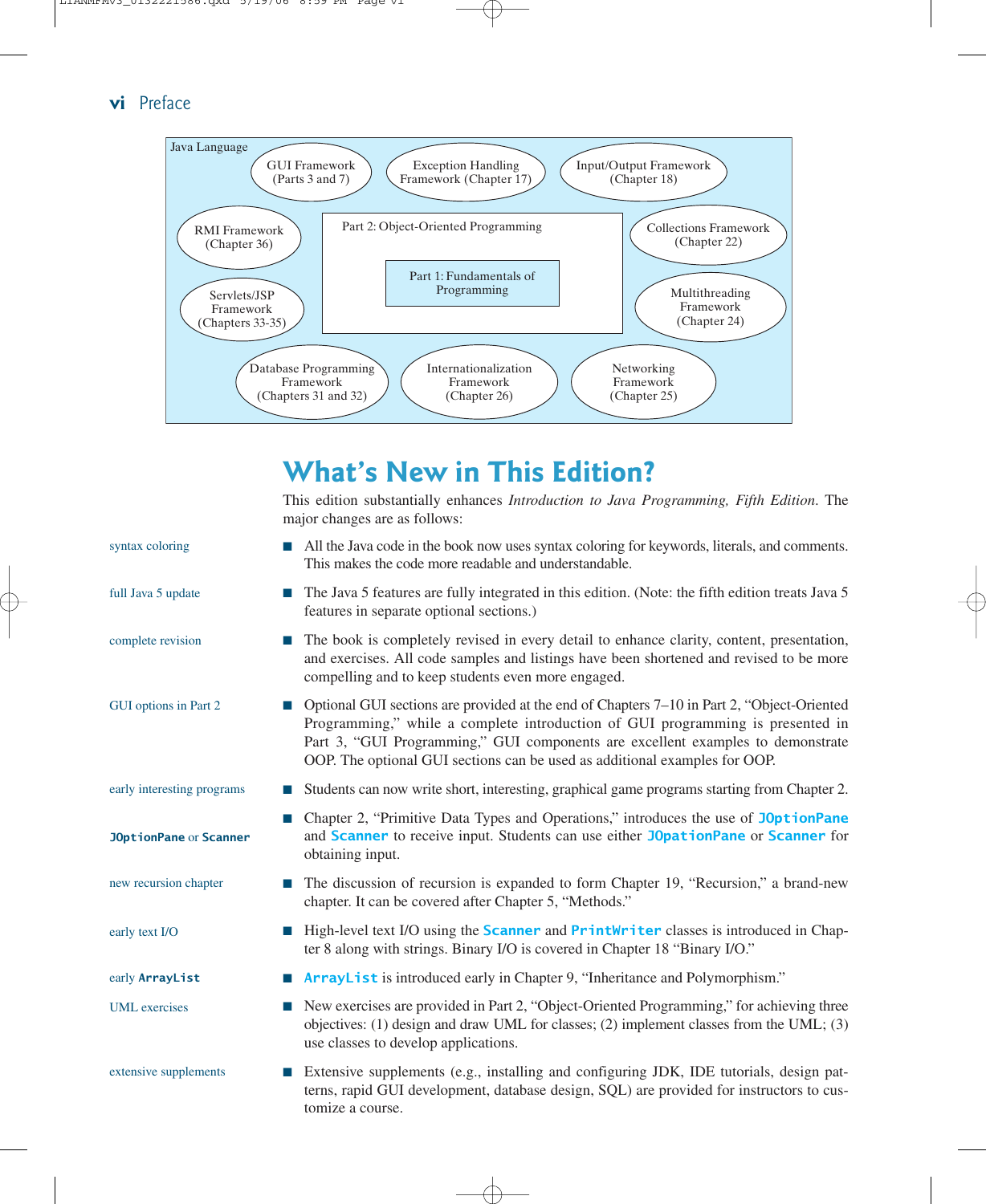### Preface **vii**

| ■ Part 1, "Fundamentals of Programming," is expanded into six chapters to focus on problem-<br>solving and basic programming techniques with many new illustrations and practical<br>examples, such as math tutor. New organization reinforces the teaching of fundamental<br>problem-solving techniques.                      | Part 1 enhancement                       |
|--------------------------------------------------------------------------------------------------------------------------------------------------------------------------------------------------------------------------------------------------------------------------------------------------------------------------------|------------------------------------------|
| ■ Part 2, "Object-Oriented Programming," is expanded into five chapters to give a compre-<br>hensive introduction on OOP and how to use it to design programs. New organization<br>enhances the presentation of object-oriented programming and enables GUI programming<br>to be covered earlier.                              | Part 2 enhancement                       |
| Part 3, "GUI Programming," is expanded into five chapters to introduce GUI program-<br>ming, graphics painting, event-driven programming, creating user interfaces, and<br>applets.                                                                                                                                            | Part 3 enhancement                       |
| <b>Example 1</b> Part 4, "Exception Handling, I/O, and Recursion," contains a brand new chapter on<br>recursion. New short and simple examples are used to introduce the concept of excep-<br>tion handling. Since the text I/O has moved to Chapter 8, "Strings and Text I/O," the I/O<br>chapter covers only the binary I/O. | Part 4 enhancements                      |
| ■ Part 5, "Data Structures," is expanded to cover data structure design and implementation<br>(array list, linked list, stack, queue, heap, priority queue, and binary tree), generics, Java<br>Collections Framework, and algorithm efficiencies and sorting.                                                                 | Part 5 enhancement                       |
| ■ Part 6, "Concurrency, Networking, and Internationalization," is updated to cover Java 5<br>thread pooling, locks, and semaphores.                                                                                                                                                                                            | Part 6 enhancement                       |
| ■ Part 7, "Advanced GUI Programming," is expanded into five chapters with short, simple<br>new examples to teach complex subjects. For example, a new example is used to demon-<br>strate how to develop source components. The MVC architecture is introduced along with<br>the Swing models.                                 | Part 7 enhancement                       |
| ■ Part 8, "Web Programming," is expanded into five chapters. Advanced database program-<br>ming is in a separate chapter and may be skipped. Several new examples are presented to<br>introduce the JSP.                                                                                                                       | Part 8 enhancement                       |
| <b>Pedagogical Features</b>                                                                                                                                                                                                                                                                                                    |                                          |
| The philosophy of the Liang Java Series is teaching by example and learning by doing. Basic<br>features are explained by example so that you can learn by doing. The book uses the follow-<br>ing elements to get the most from the material:                                                                                  | teaching by example<br>learning by doing |
| • Objectives list what students should have learned from the chapter. This will help them to                                                                                                                                                                                                                                   |                                          |

- determine whether they have met the objectives after completing the chapter. ■ **Introduction** opens the discussion with a brief overview of what to expect from the chapter.
- **Code Listings** are used to teach programming concepts. Syntax coloring makes the code
- easier to follow.
- **Chapter Summary** reviews the important subjects that students should understand and remember. It helps them to reinforce the key concepts they have learned in the chapter.
- **Optional Sections** cover nonessential but valuable features. Instructors may choose to include or skip an optional section, or cover it later. The section headers of optional sections are marked by  $\frac{90}{50}$ .
- **Review Questions** are grouped by sections to help students track their progress and evaluate their learning.
- **Margin Notes** are featured throughout the book to emphasize key terms and important concepts.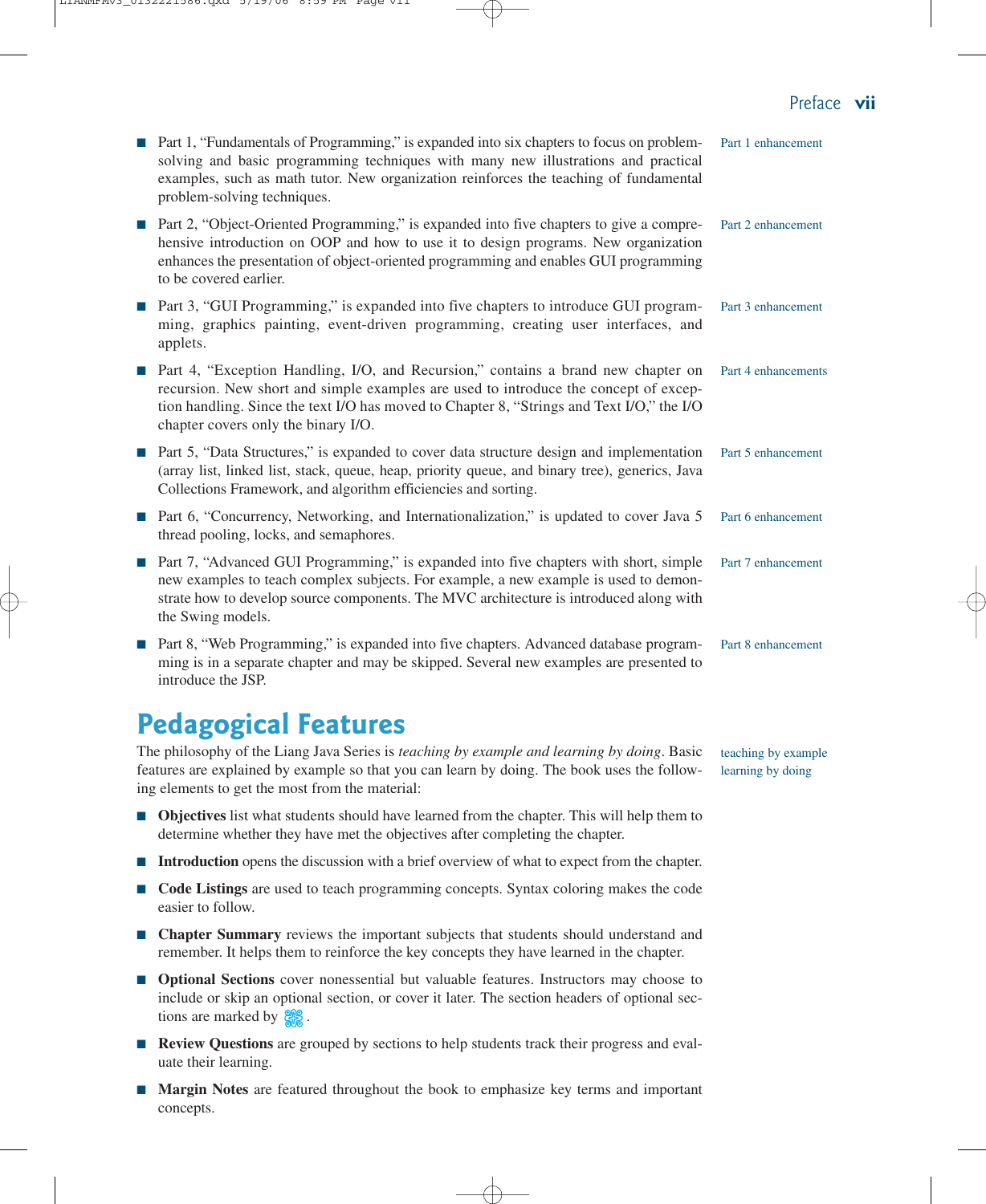- **Programming Exercises** are grouped by sections to provide students with opportunities to apply on their own the new skills they have learned. The level of difficulty is rated as easy (no asterisk), moderate (\*), hard (\*\*), or challenging (\*\*\*). The trick of learning programming is practice, practice, and practice. To that end, the book provides a great many exercises.
- **Interactive Self-Test** lets students test their knowledge interactively online. The Self-Test is accessible from the Companion Website. It provides more than one thousand multiplechoice questions organized by sections in each chapter. The Instructor Resource Website contains the quiz generator with additional multiple-choice questions.
- **Notes**, **Tips**, and **Cautions** are inserted throughout the text to offer valuable advice and insight on important aspects of program development.



Provides additional information on the subject and reinforces important concepts.



Teaches good programming style and practice.



Helps students steer away from the pitfalls of programming errors.

## **Flexible Chapter Orderings**

The book provides flexible chapter orderings to enable GUI, exception handling, generics, and the Java Collections Framework to be covered earlier. Three common alternative orderings are shown as follows:

|            | <b>GUI Early</b>                | <b>Exception Early</b> |                                 | Data Structures Early |                                 |  |
|------------|---------------------------------|------------------------|---------------------------------|-----------------------|---------------------------------|--|
| Chapter 9  | Inheritance and<br>Polymorphism | Chapter 9              | Inheritance and<br>Polymorphism | Chapter 9             | Inheritance and<br>Polymorphism |  |
| Chapter 12 | <b>GUI Basics</b>               | Chapter 17             | Exceptions and                  | Chapter 10            | <b>Abstract Classes</b>         |  |
| Chapter 13 | Graphics                        |                        | Assertions                      |                       | and Interfaces                  |  |
| Chapter 10 | Abstract Classes and            |                        |                                 | Chapter 20            | Lists, Stacks, Queues,          |  |
|            | Interfaces                      |                        |                                 |                       | Trees, and Heaps                |  |
| Chapter 14 | Event-Driven                    |                        |                                 | Chapter 21            | Generics                        |  |
|            | Programming                     |                        |                                 | Chapter 22            | Java Collections                |  |
| Chapter 15 | <b>Creating User Interfaces</b> |                        |                                 |                       | Framework                       |  |
| Chapter 16 | Applets and Multimedia          |                        |                                 |                       |                                 |  |

Many of the chapters after Chapter 16 can be covered in any order. The following diagram shows the chapter dependencies.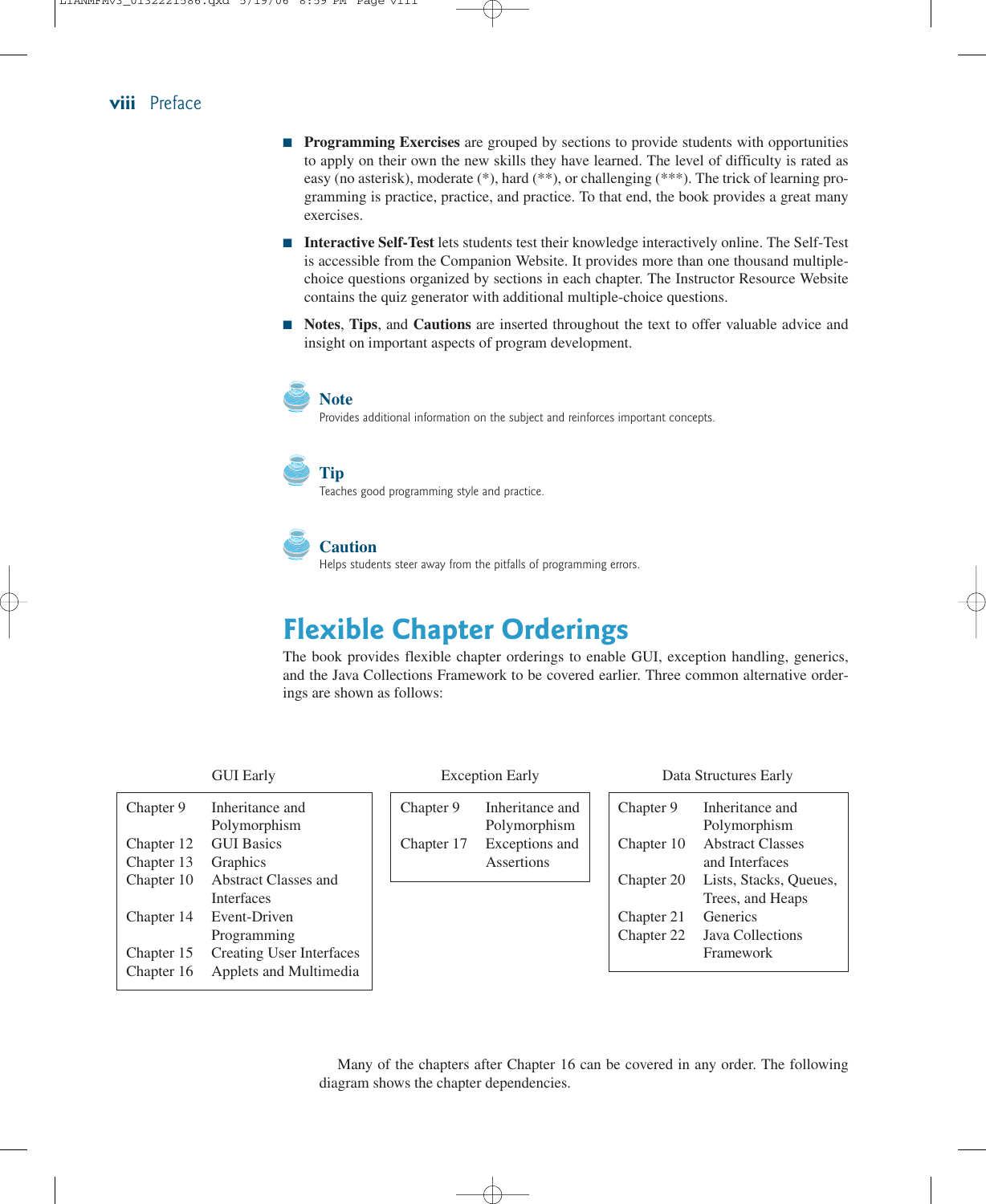

### **Note**

Some of the optional examples and exercises in later chapters may be dependent on earlier chapters. In such cases the examples and exercises can be omitted. For example, Chapter 17 has an example that uses GUI components from Chapter 15. If you have not covered Chapter 15, these examples and exercises can be skipped.

## **Java Development Tools**

You can use a text editor, such as the Windows Notepad or WordPad, to create Java programs, and compile and run the programs from the command window. You can also use a Java development tool, such as TextPad, JBuilder, NetBeans, or Eclipse. These tools support an integrated development environment (IDE) for rapidly developing Java programs. Editing, compiling, building, executing, and debugging programs are integrated in one graphical user interface. Using these tools effectively will greatly increase your programming productivity. TextPad is a primitive IDE tool. JBuilder, NetBeans, and Eclipse are more sophisticated, but they are easy to use if you follow the tutorials. Tutorials on TextPad, JBuilder, NetBeans, and Eclipse will be found in the supplements on the Companion Website.

## **Companion Website**

The Companion Website at www.prenhall.com/liang features a host of resources for students and instructors, including the following:

- Answers to review questions
- Solutions to programming exercises
- Source code for the code listings in the book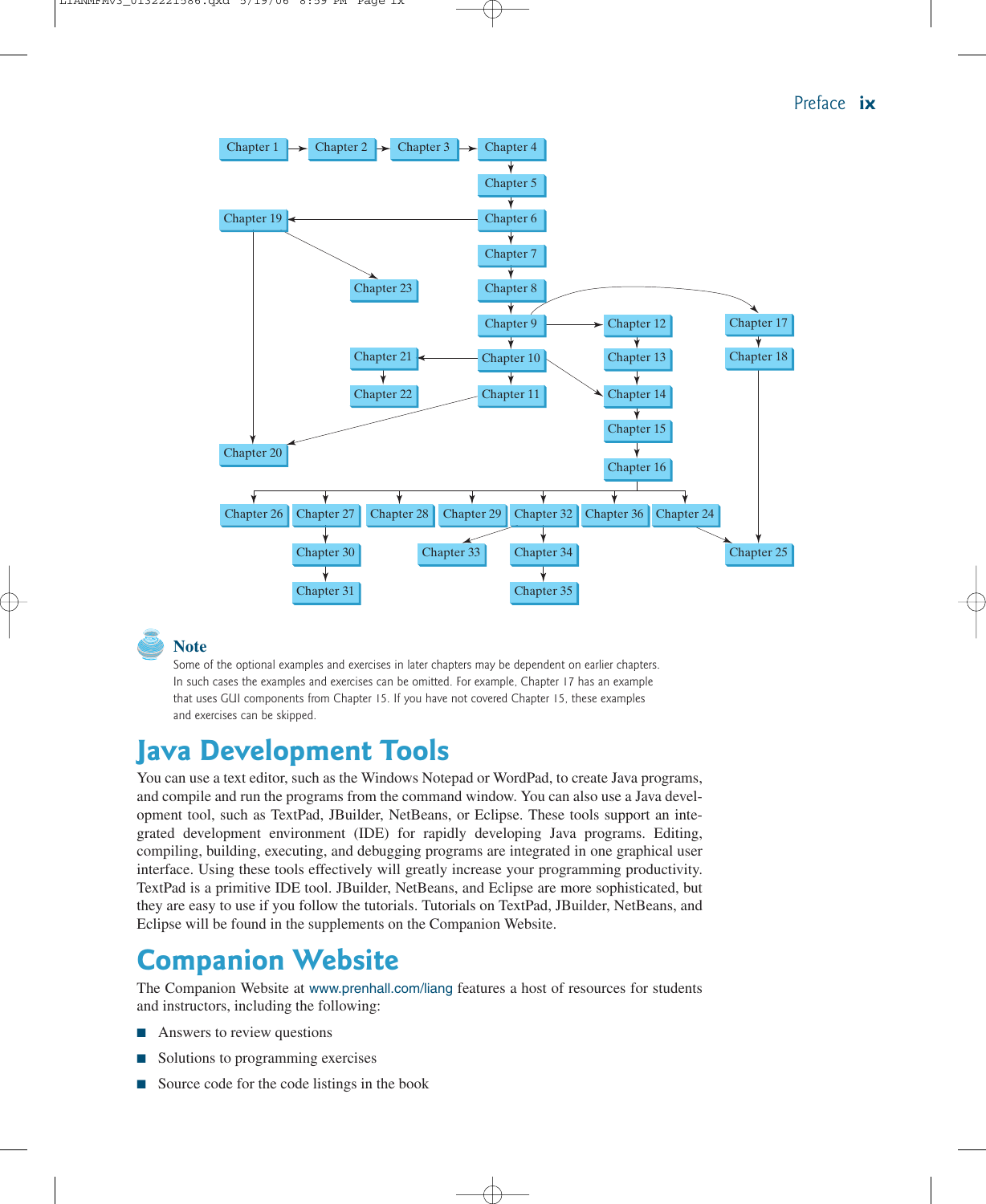- Links to software and Web resources
- The **Online Quiz Generator** enables instructors to generate quizzes as well as assign students to take quizzes online with the results emailed to the instructor. This can be done in a closed lab or at home. Instructors may assign a set of 10, 15, or 20 questions and specify that the questions to be randomly generated. Go to www.prenhall.com/liang to access the Online Quiz.

### **Supplements**

The text covers the essential subjects. The supplements extend the text to introduce additional topics that might be of interest to readers. The supplements that are available from the Companion Website are listed in this table.

| Supplements for Introduction to Java Programming, 6E |                                                                              |  |
|------------------------------------------------------|------------------------------------------------------------------------------|--|
| Part I General Supplements                           | D Security                                                                   |  |
| A Glossary                                           | E Java Media Framework                                                       |  |
| <b>B</b> Installing and Configuring JDK              | F Java Sound                                                                 |  |
| C Compiling and Running Java from the                | G Java Mail                                                                  |  |
| Command Window                                       | H Design Patterns                                                            |  |
| D Java Coding Style Guidelines                       |                                                                              |  |
| E Creating Desktop Shortcuts for Java                | Part VI Obsolete Java Features                                               |  |
| Applications on Windows                              | A StringTokenizer                                                            |  |
| Part II IDE Supplements                              | B Text I/O using Reader and Writer                                           |  |
| A TextPad Tutorial                                   | Part VII Web Programming Supplements                                         |  |
| <b>B</b> JBuilder Tutorial                           | A HTML and XHTML Tutorial                                                    |  |
| C Learning Java Effectively with JBuilder            | <b>B</b> CSS Tutorial                                                        |  |
| D NetBeans Tutorial                                  | C XML                                                                        |  |
| E Learning Java Effectively with NetBeans            | D Java and XML                                                               |  |
| F Eclipse Tutorial                                   | E Tomcat Tutorial                                                            |  |
| G Learning Java Effectively with Eclipse             |                                                                              |  |
|                                                      | Part VIII Visual GUI Development Using                                       |  |
| Part III Data Structures Supplements                 | <b>NetBeans</b>                                                              |  |
| A Hashing                                            | A Getting Started with NetBeans                                              |  |
| <b>B</b> B-Tree                                      | <b>B</b> Visual Design Using NetBeans<br>C Rapid Component Development Using |  |
| C Graph Algorithms                                   | <b>NetBeans</b>                                                              |  |
| Part IV Database Supplements                         | D Customizing Property Editors in NetBeans                                   |  |
| A SQL Statements for Creating and                    |                                                                              |  |
| Initializing Tables Used in the Book                 | Part IX Visual GUI Development Using                                         |  |
| <b>B</b> MySQL Tutorial                              | JBuilder                                                                     |  |
| C Oracle Tutorial                                    | A Getting Started with JBuilder                                              |  |
| D Microsoft Access Tutorial                          | <b>B</b> Basic UI Design Using JBuilder                                      |  |
| E Introduction to Database Systems                   | C Rapid Component Development Using                                          |  |
| F Relational Database Concept                        | JBuilder                                                                     |  |
| G Database Design                                    | D Customizing Property Editors in JBuilder                                   |  |
| H SQL Basics                                         | Part X Visual GUI Development Using Eclipse                                  |  |
| I Advanced SQL                                       | A Getting Started with Eclipse                                               |  |
| Part V Java Supplements                              | <b>B</b> Basic UI Design Using Eclipse                                       |  |
| A More on Regular Expressions                        | C Rapid Component Development Using                                          |  |
| B Enumerated Types (Java 5)                          | Eclipse                                                                      |  |
| C Java 2D                                            | D Customizing Property Editors in Eclipse                                    |  |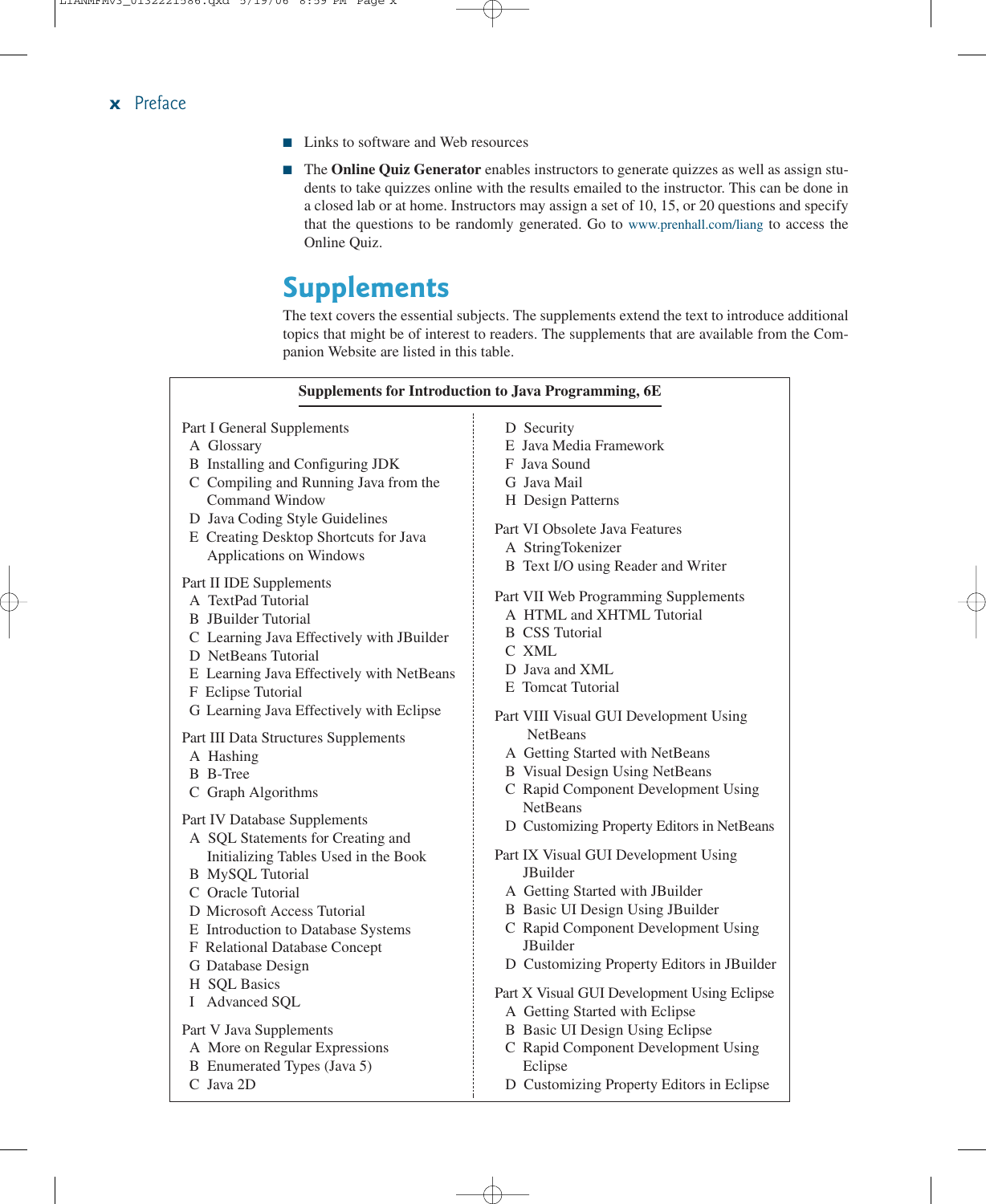## **Instructor Resource Center**

The Instructor Resource Center, accessible from www.prenhall.com/liang, contains the following resources:

- Over 2000 Microsoft PowerPoint lecture slides. They bring the illustrations from the text to life in the classroom. Featuring full-color, syntax-highlighted source code and the ability to run programs live without leaving the slides and trace program execution using animation.
- Sample exams. In general, each exam has four parts:
	- 1. Multiple-choice questions or short-answer questions (most of these are different from the questions in the self-test on the Companion Website)
	- 2. Correct programming errors
	- 3. Trace programs
	- 4. Write programs
- Solutions to all the exercises (available to instructors only). Students will have access to the solutions of even-numbered exercises.
- UML Diagram Solutions to all the UML exercises (for instructors only). Students are provided solutions to even-numbered exercises.
- TestGen, a test bank of over 2000 programming questions.
- Online quiz. (Students can take the online quiz for each chapter and a quiz report will be sent to the instructor.)
- Ten sample exams, each with multiple choice or short-answer questions. They test how students correct programming errors, test programs, and write their own programs.
- Online Homework and Assessment. GOAL (Gradiance Online Accelerated Learning) is a sophisticated online homework tool that can be purchased and used alongside the textbook. Multiple choice problems based on the concept of a "root question" and challenging programming labs are designed to save instructors time grading programming assignments and to deliver meaningful feedback to students immediately. All code is tested against a real data set. Contact your local Pearson Prentice Hall sales representative to learn more about GOAL.

Some readers have requested the materials from the Instructor Resource Website. Please understand that these are for instructors only. Such requests will not be answered.

## **Acknowledgments**

I would like to thank Ray Greenlaw and my colleagues at Armstrong Atlantic State University for enabling me to teach what I write and for supporting me in writing what I teach. Teaching is the source of inspiration for continuing to improve the book. I am grateful to the instructors and students who have offered comments, suggestions, bug reports, and praise.

This book was greatly enhanced thanks to outstanding reviews. The reviewers for the previous editions were:

> Yang Ang University of Wollongong (Australia) David Champion DeVry Institute James Chegwidden Tarrant County College Harold Grossman Clemson University Ron Hofman Red River College (Canada) Hong Lin DeVry Institute Dan Lipsa Armstrong Atlantic State University Vladan Jovanovic Georgia Southern University